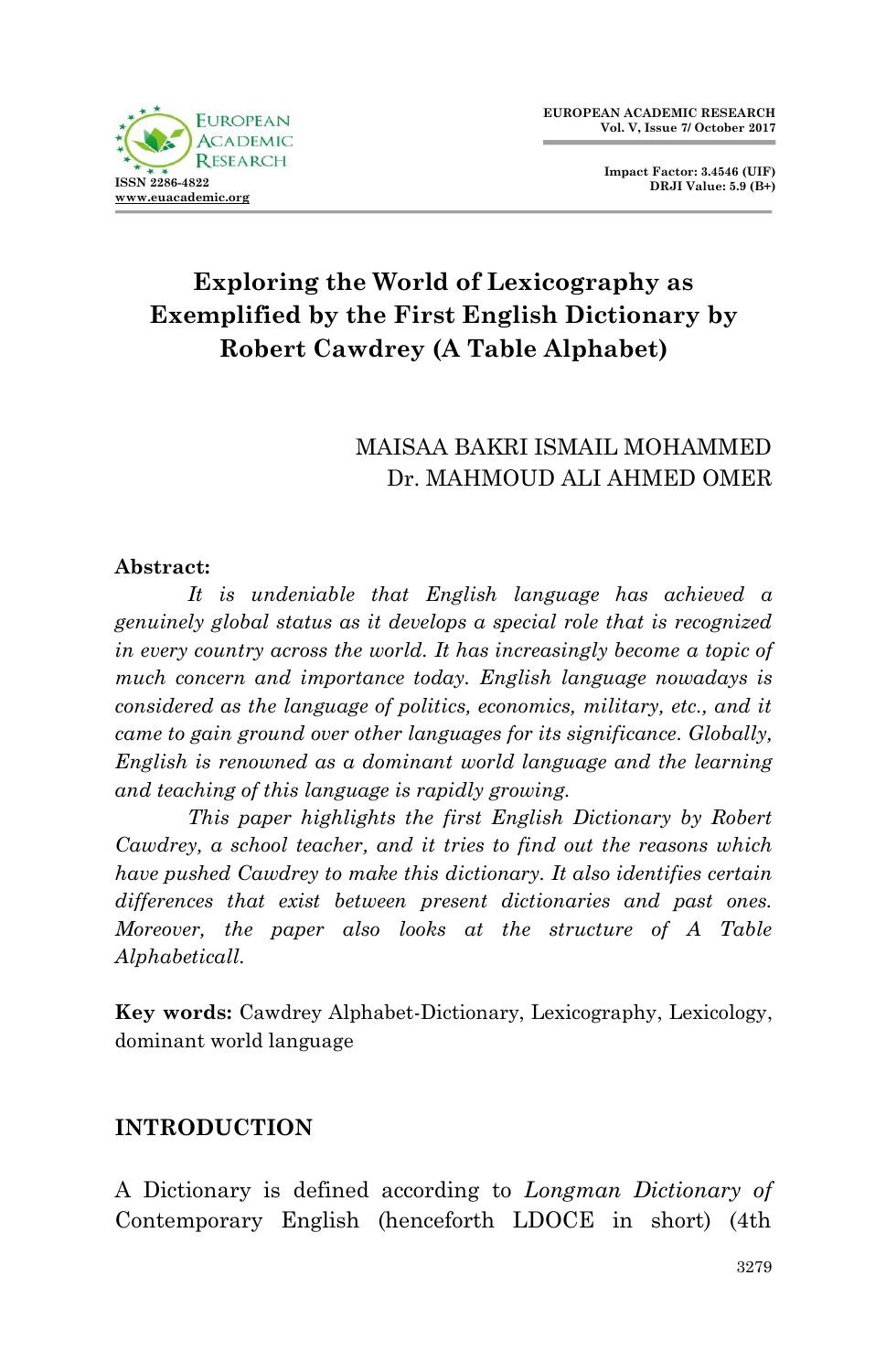edition, 2003), as a book that gives a list of words in alphabetical order and explains their meanings in the same language, or another language.

We rely on dictionaries to provide us with definitions of words, and to tell us how to spell them. They are used at home and at school, cited in law courts, sermons and parliament, and referred to by crossword addicts and scrabble players alike. (Howard Jackson, 2002, Lexicography P: 2)

Robert Cawdrey"s A Table Alphabeticall, printed 1604, is the first monolingual dictionary of the English language. The first edition of the dictionary contained 2543 headwords, providing a concise definition for each of those headwords – the standard entry rarely exceeded more than a few words, usually synonyms (Siemens 1994, P 147). The later editions stretched the total number of definitions to 3264 words by 1617.

During the 16th century a vast number of new words began to appear in the English language as a result of developments in arts, medicine, and science. New words began to spread between the zones of common usage and cultivated speech which sophisticated well-travelled individuals spoke. A significant moment in the Renaissance period was the establishment of the English printing press, which had huge ramifications on Early Modern English. Valuable manuscripts and the Bible were now being printed rendering them permanent and the printing press made books available to more people – encouraging more people to develop the ability to read at a time when literacy rates were low (Boyanova, 2011, P: 254). By the 17th century Early Modern English was in an uncertain state, which led to a substantial amount of lexicographic work on the English language. This coincided with the establishment of the printing as literacy rates became higher, justifying the need for codification of the language (*i.e.*) dictionaries). Scholars such as Thomas Elyot, John Checke, and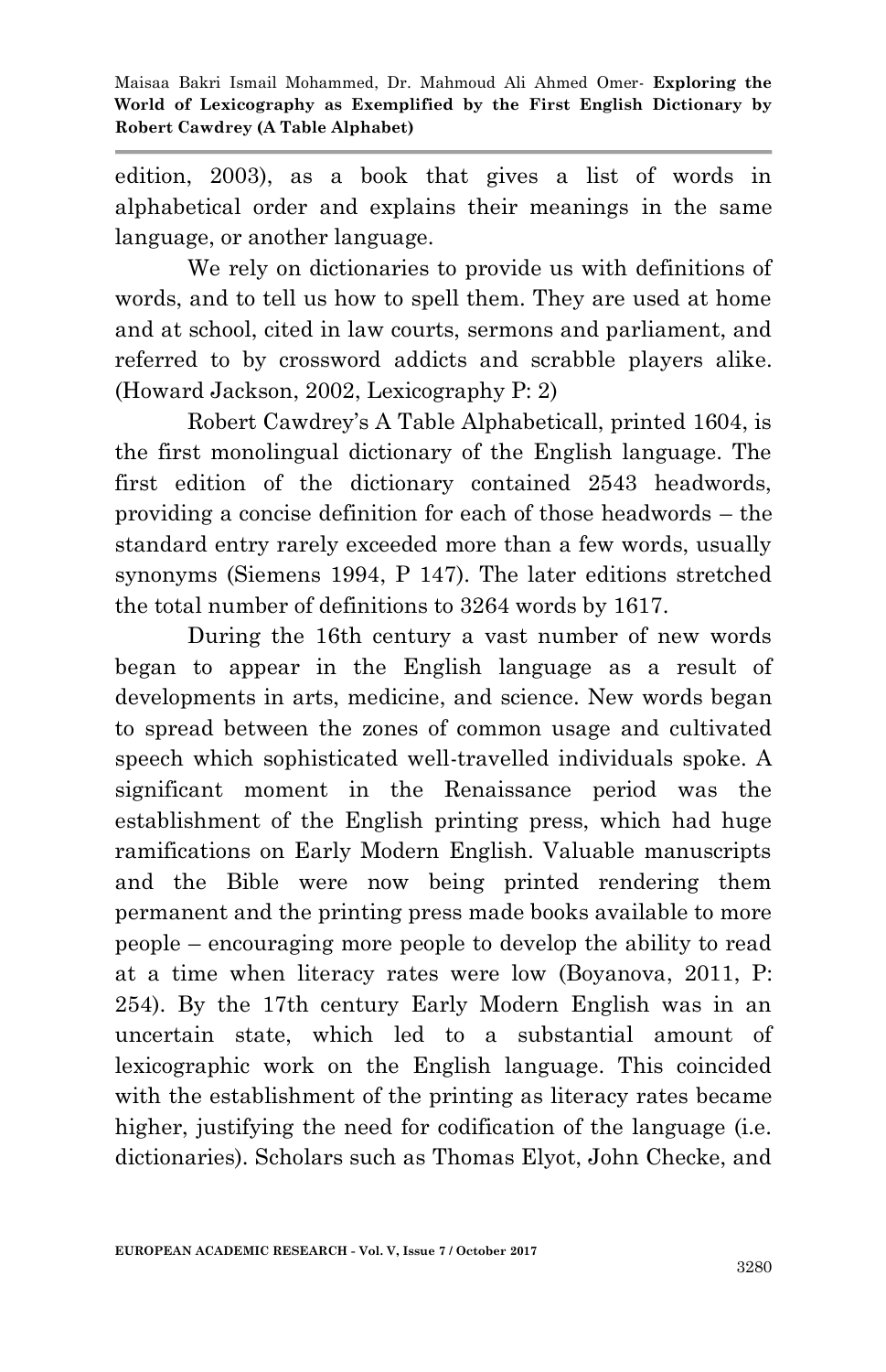Thomas Wilson argued for the English language to remain pure.

They wanted speakers of English to employ more native, simple Anglo-Saxon words; and for words of a foreign origin to be rejected ((Starnes & Noyes 1991, P: 8). Prior to A Table Alphabeticall, there existed only bilingual dictionaries on the major European languages which came as a result of people"s interest in travelling abroad. Cawdrey was disturbed by the state of the language, arguing that "some men seek so far for outlandish English, that they forget altogether their mother"s language", powdering it with over-sea's language. He goes so far describing it as "counterfeiting the King's English".

Cawdrey's aim was to teach "the true writing and understanding of hard usual English words" – the term "hard" referring to words of a foreign origin that were prominent in contemporary Early Modern English. This was at a time when foreign languages became more prominently spoken in England, influencing the English language. Cawdrey identified a specific audience for his dictionary, them being "Ladies, Gentlewomen, and any other unskillful persons". Throughout the Renaissance period, men were the benefactors of education, acting as the pioneers of change, whereas women tended to be housewives – few girls enjoyed the privilege of going to school. Educated men were proficient in Latin, Greek, and probably some French – they were the innovators of contemporary language. His preferred reader was women who were literate and possessed a "plaine" vocabulary. Cawdrey"s concern was didactic and his epistle addresses concerns regarding contemporary language use and innovation at that period (Siemens, 1994). A Table Alphabeticall"s purpose is to provide women and any other unskillful persons (i.e. people who were unable to read Latin, French, and Greek) definitions by the interpretation of plain English words, so that they could better understand many hard words that they will commonly hear or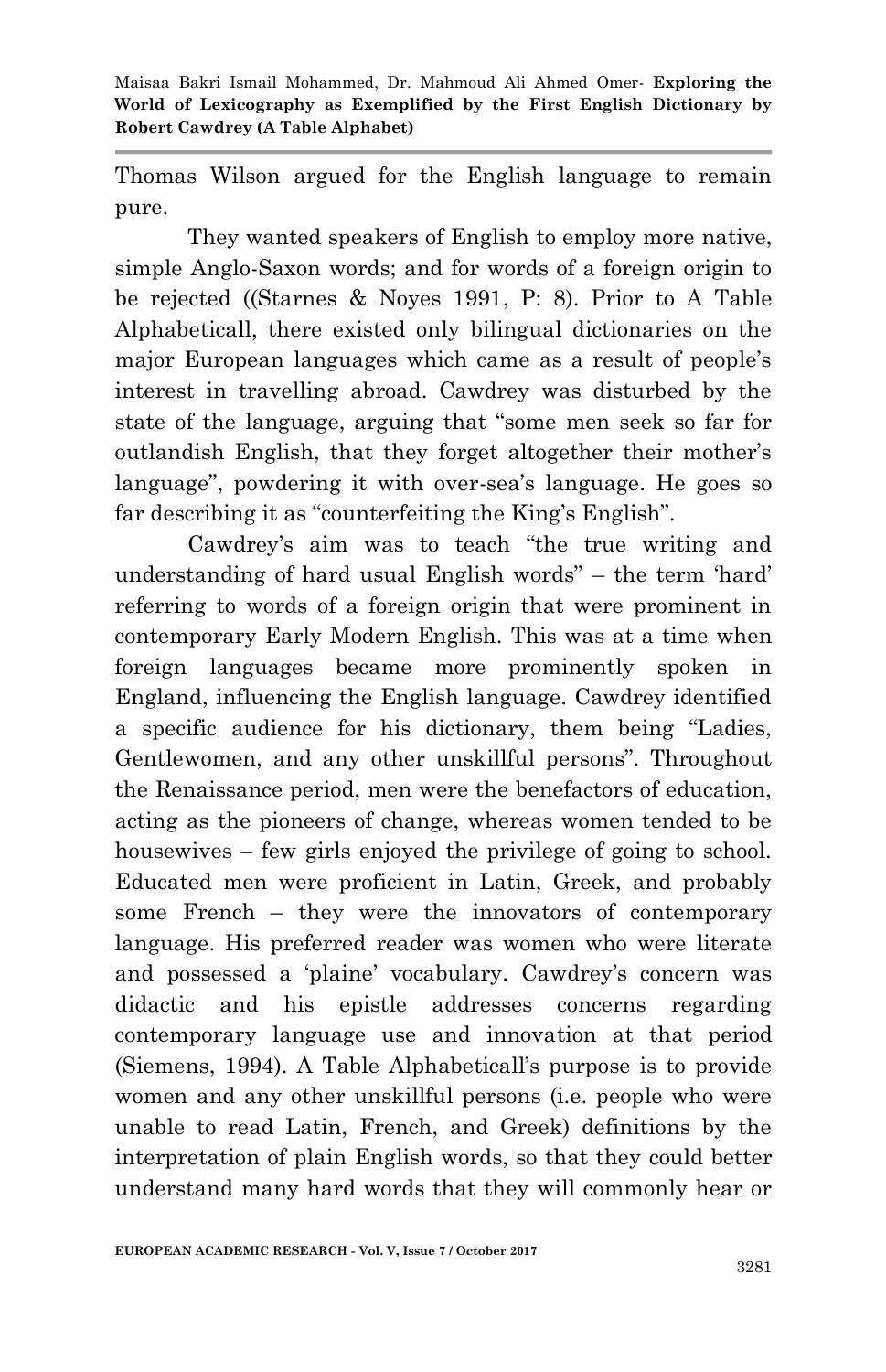read. Foreign words are very prominent throughout the first edition of the dictionary, featuring a mixture of English, French, Latin and Greek words.

#### **CAWDREY'S INFLUENCES**

Cawdrey"s dictionary depended upon many diverse sources and his work reflects the influence of both Latin-English dictionaries and monolingual glosses. His material mainly came from Latin-English dictionaries, didactic texts, glosses, as well as various religious, scientific, legal and literary books that were available at the time (Siemens, 1996). He extracted many words from two other dictionaries that were written before his, Coote's English Schoole-Maister (1596) and Thomas Wilson's Arte of Rhetoricke (1533). He also searched "Exposition of Certiane Difficult and Obscure wordes" by John Rastell (1598), Fulke"s New Testament (1600) and various works of Chaucer. Cawdrey's dictionary strongly reflects the influence of Coote's and Thomas" dictionaries as Starnes & Noyes (1991, P: 18) claim that some 92% of Cawdrey"s words and definitions derive from Coote's and Thomas'. The English School-Maister was the immediate inspiration of Cawdrey to the point where even the title-pages mimic each other (Starnes & Noyes 1991, P: 13-14). A Table Alphabeticall contained twice as many words as Coote"s, and he was so satisfied with simple definitions offered by Coote, that he would simply copy them into his own dictionary. Cawdrey did indeed borrow many definitions from Coote"s, but he often enhanced and expanded the information through his own means (Starnes & Noyes 1991, P: 15). Another definite source of Cawdrey was Thomas' Latin-English dictionary to which he turned to for many of his "hard English wordes" and definitions. It had a considerable influence as over 40% of Cawdrey"s words came from Thomas" dictionary alone (Starnes & Noyes, 1991, P: 15-16).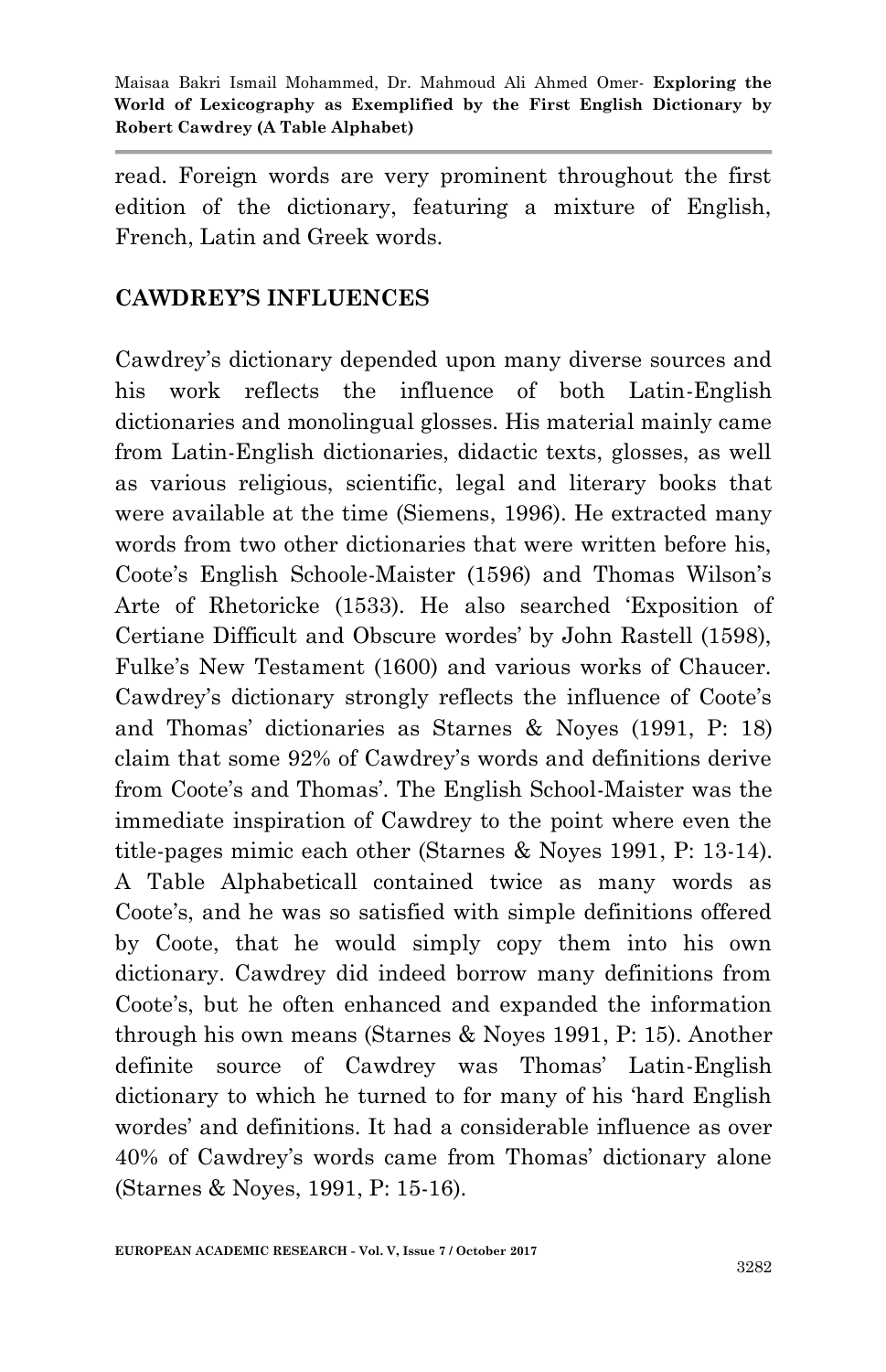#### **MACROSTRUCTURE LEVEL**

The front matter of A Table Alphabeticall is short, comprising an inscription and an epistle. Cawdrey"s epistle justifies the need for the existence of his dictionary. He is concerned with the state of the English language and has a dig at certain circles within society who "speak outlandish English". Cawdrey's rant about the "fine English Clearks" in his epistle implies he was indeed a purist, although his dictionary was intended for didactic purposes.

It can be clearly seen that Cawdrey's dictionary along with other pre-18th century dictionaries mainly served the purpose of explaining words by giving other equivalent words (e.g. translations & synonyms) (Noyes ,1943). Cawdrey intended to deal with "any kind of word, old or new – even proper names, which might present difficulties in understanding" (Schäfer 1970, P:34). The words he defined were in contemporary use, appearing in Sermons and Scriptures. Immediately looking at A Table Alphabeticall, it looks bland and restricted in content compared to today's standards. In the four editions, he provides definitions of almost 3300 words. The hard words that Cawdrey defined were mostly nouns, comprising 1579 nominal definitions. He also defined 826 adjectives, 795 lexical verbs and 29 other words (including adverbs). All headwords are lemmatized with the majority of the definitions following a headword that is reduced to its lemma form (Siemens, 1996). Pages are set out as continuous lists of words with few space breaks, while words are listed in a single column. The layout of the pages reflects the "table" element of the dictionary"s title.

Headwords are laid out in a now traditional A-Z fashion which is an intriguing choice considering Cawdrey notes in his Epistle of his awareness that readers may not understand the structure of the alphabet – even providing a brief lesson of how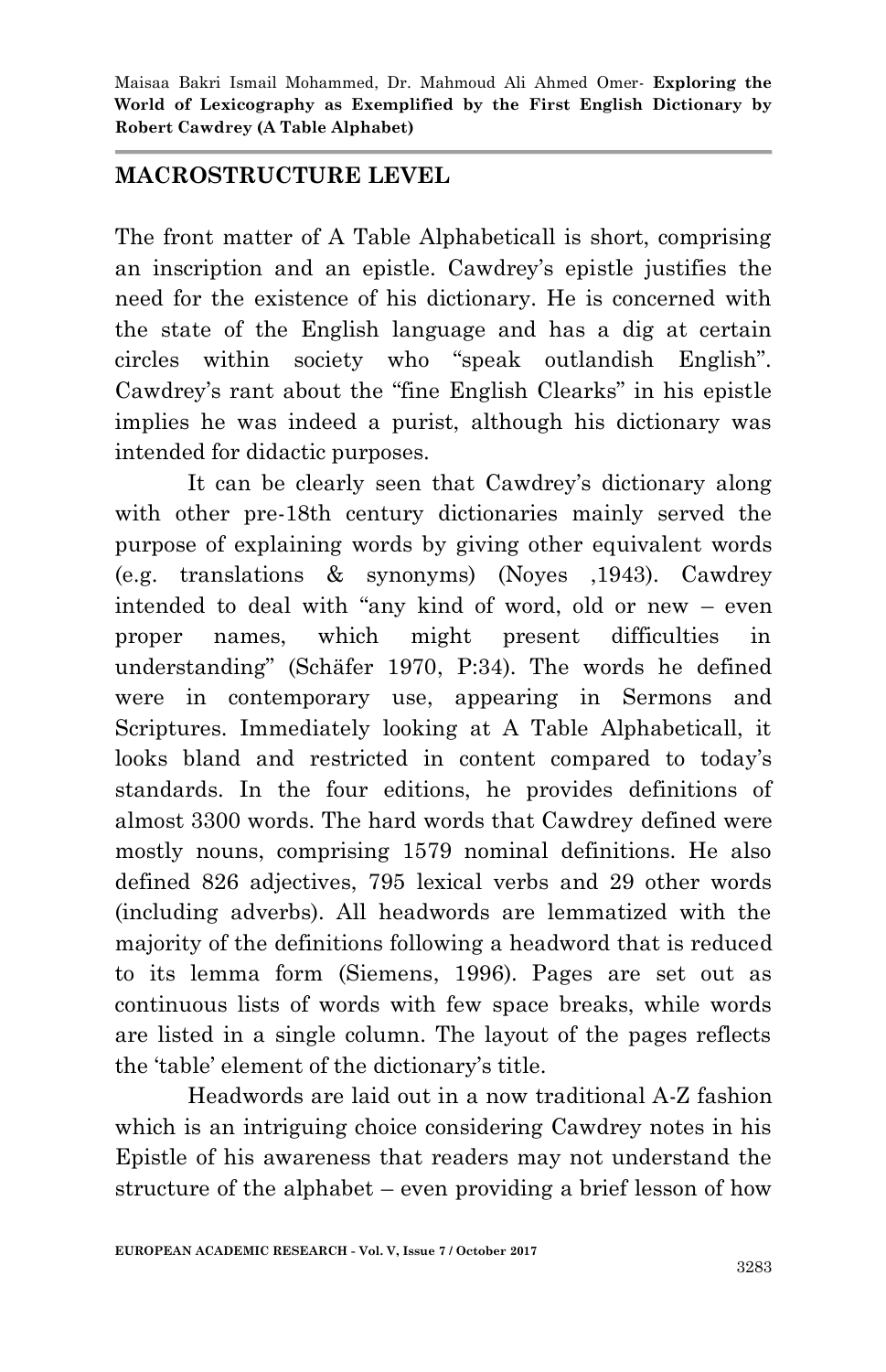to read the alphabet. Headwords are not immediately obvious when looking through the dictionary and it can be perplexing at times when looking up a word. In most dictionaries, headwords tend to be formatted differently so as to separate them from their definitions. Cawdrey merely italicized the headwords and made no attempt to either enlarge the font size or format them independently; therefore the result of this is that pages look overly congested with material, hindering attempts to find particular words. Each headword is followed by a comma along with the definition, and at first sight the headword can appear as if it is part of the actual definition. Cawdrey could have improved the formatting of his headwords and definitions as it conveys the impression of a rushed job. Entries are short and sweet, rarely going beyond a line. Definitions contain clauses and synonyms which are separated merely by commas, while punctuation is at times random, e.g. colons are present at the end of specific definitions suggesting they have some relationship with the subsequent entry – which they do not.

Unlike other dictionary makers - such as Samuel Johnson – Cawdrey did not directly refer to the origin of words or writers at that time. Cawdrey fails to provide referential dictionaries that were seen in most dictionaries published after Cawdrey. Unlike Johnson and other subsequent dictionaries, entries do not state a headword"s word class, or list multiple senses; nor does A Table Alphabeticall list examples of the headwords in use. Cawdrey marks headwords of foreign origin, labeling Greek words (g), French words (fr), words of a larger category (k), while opting not label Latin words – possibly because they had become accepted or naturalized.

Another intriguing feature is the typeset of the first headword at the start of a new letter. Under certain letters, the first two letters of the first word are capitalized, e.g. ABandon, BAile, MAcerate, and RAcha. This only occurs at the start of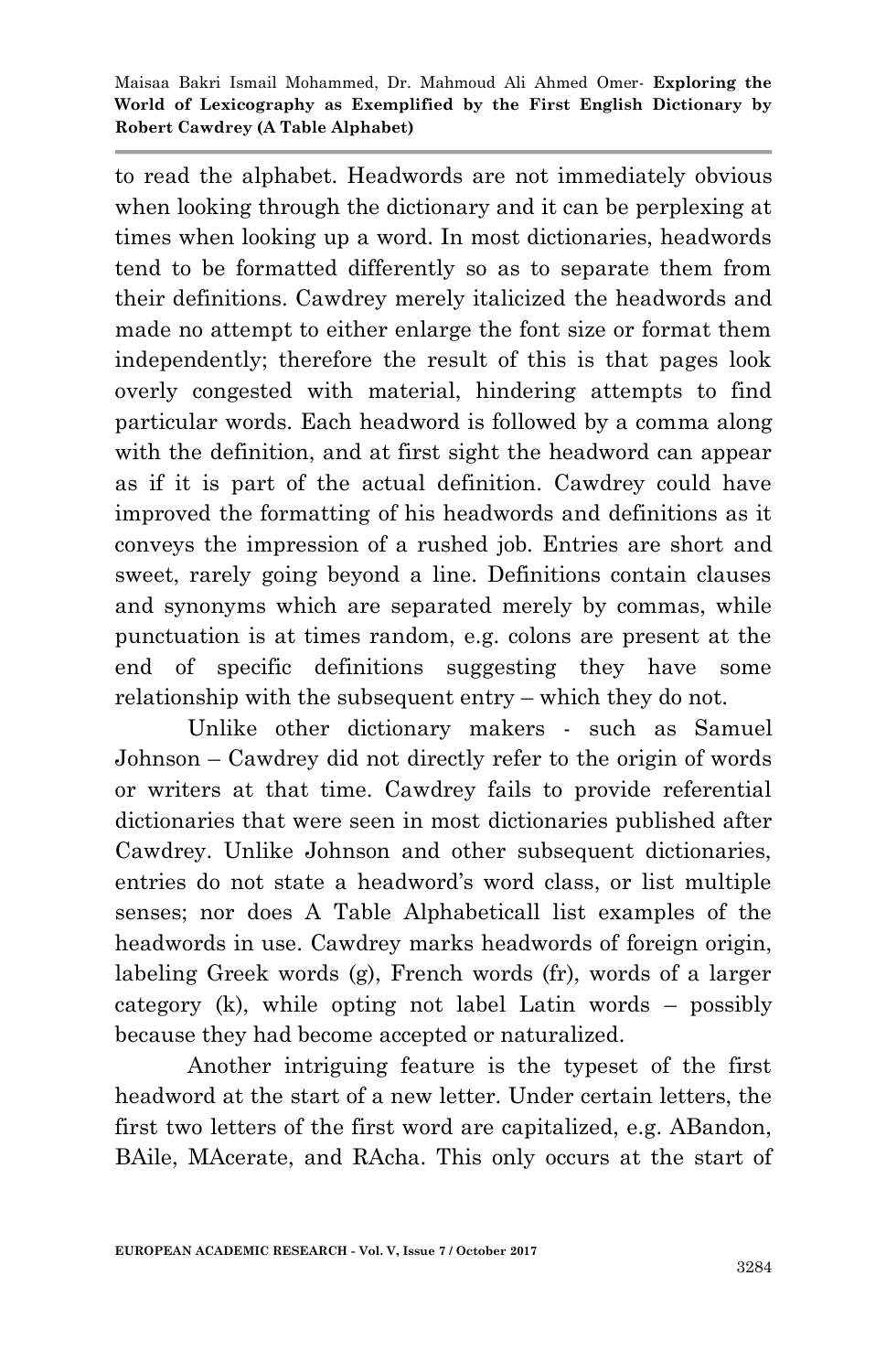each letter and there does not appear to be any specific reason to this pattern.

### **HARD WORD DEFINITION**

Cawdrey"s method of definition was uncomplicated and bears heavy resemblance to that of Coote and Thomas. He wanted to make hard words understandable, therefore definitions are predominantly brief and the most typical form of definition is to provide a number of synonyms. Siemens (1996, P: 149) notes that in the original 1604 edition, three quarters of definitions span less than one line, while one third of definitions comprise three words or less. 1171 definitions conform to these basic patterns. Cawdrey sought to explain words using as few words as possible. The influence of the traditional manner of definition in bilingual dictionaries is evident in that Cawdrey often attempts to define using one or two words. (McLemee, 2007, P: 67) claims that the terse definitions of hard words suggests that Cawdrey had never seen or lacked sufficient knowledge about the thing he was defining. (McLemee,2007, P: 201) points out that Cawdrey defines "crocodile" and "akekorne" as "beast" and "fruit". "Crocodile" seems somewhat exaggerated in its definition.

I have chosen to look at a selection of words to analyze whether Cawdrey really does define the headword within the realms of comprehension and discuss the adequacy of his descriptions.

Cawdrey defines 'baptist' as 'a baptiser' – using a noun to define a noun. This is of particular interest because the definition is too identical to the headword being described. Yes it is straightforward, but I would question the chances of a reader from the 17th century understanding what a baptiser is, yet failing to grasp the meaning of a baptist. It is interesting to see how he uses downe in his definitions of depresse and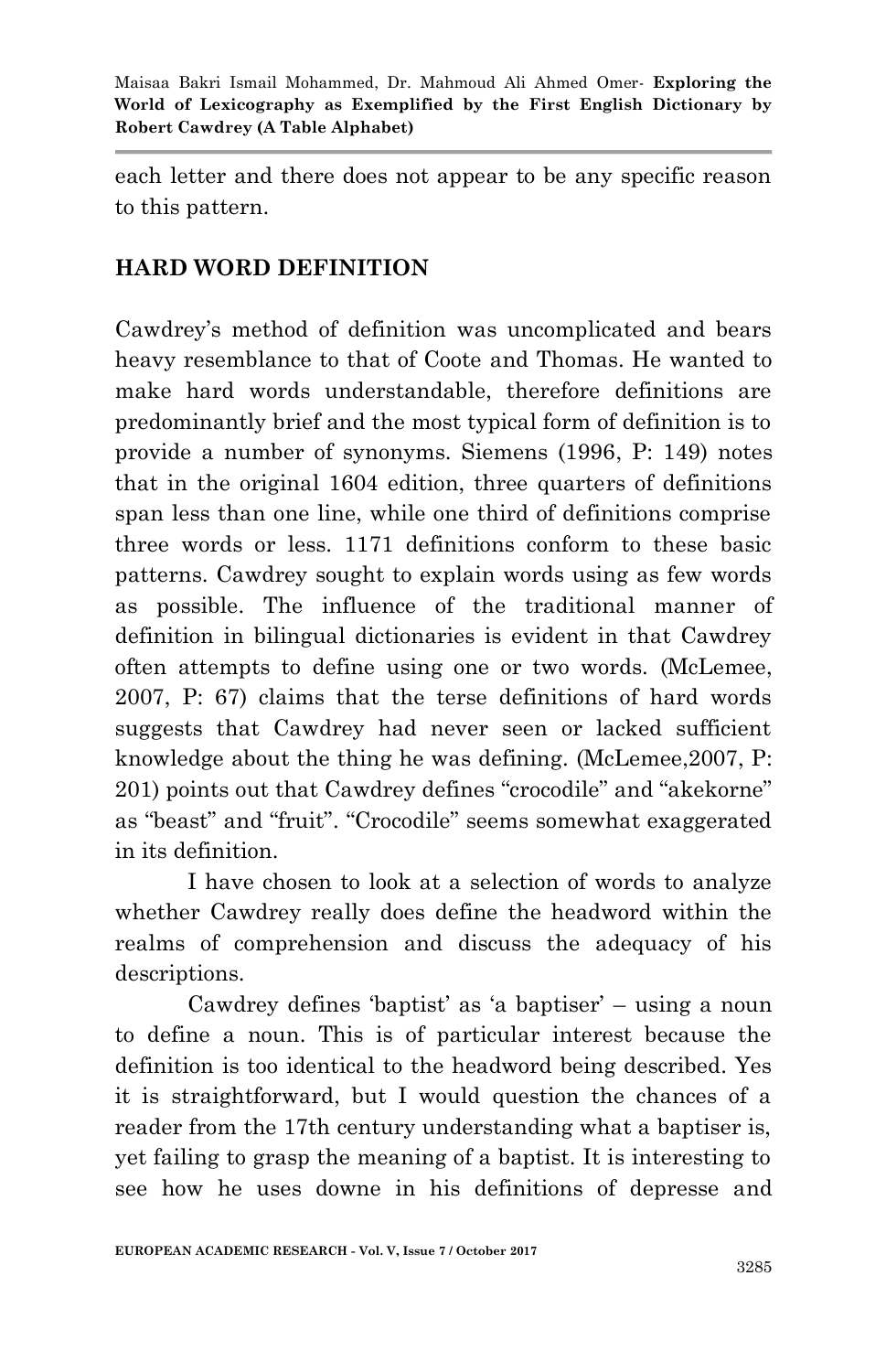represse, being to keep down and put downe. Depresse is emotive while represse is physical, but the method of definition suggests these two are more related than they actually are.

Comedy is designated as a kind of stage play. An intriguing choice by Cawdrey is that he recognizes it as a "kind" of stage play yet there were no other definitions containing stage play. This definition is unique, yet it gives no sense as to the topic of a Comedie stage play. So, while it would have been useful to know what a Comedie is, the individual would have no idea what a Comedie is about; should they ever read, hear, or see one. Cawdrey, oddly, elaborately defines tragedie as a solemne play, describing cruell murders and sorrowes. In contrast to his definition of comedie, he extends beyond identifying it as a play, giving insights as to the nature of such a play through the use of an adjective and a verb phrase – far more than what he included in his description of comedie. Like all of Cawdrey"s headwords that he recognizes as a kind of a larger category, the definitions – while being comprehensible are too terse and vague, giving no thorough explanation of the word he is defining. There is nowhere in this dictionary that Cawdrey does give any indication that the words he has used do provide a thorough and logical explanation of things (Schäfer 1970). This is exemplified in his definition of pomengranet, abricot, and barbarie as a kind of fruit – giving no notion as to the appearance, origin, or taste of these fruits. His definition of the various kinds of birds follows an identical pattern. On a couple of occasions, Cawdrey does provide a more in-depth explanation of the headword in question such as describing lethargie as a drowsie and forgetfull disease; yet his description of emerods as a kind of disease implies that his knowledge of lethargie was far greater than his knowledge of emerods. Cockatrice is described as a kind of beast but it is not labelled (k), unlike crocodile. As McLemee (2007) earlier argued, the fact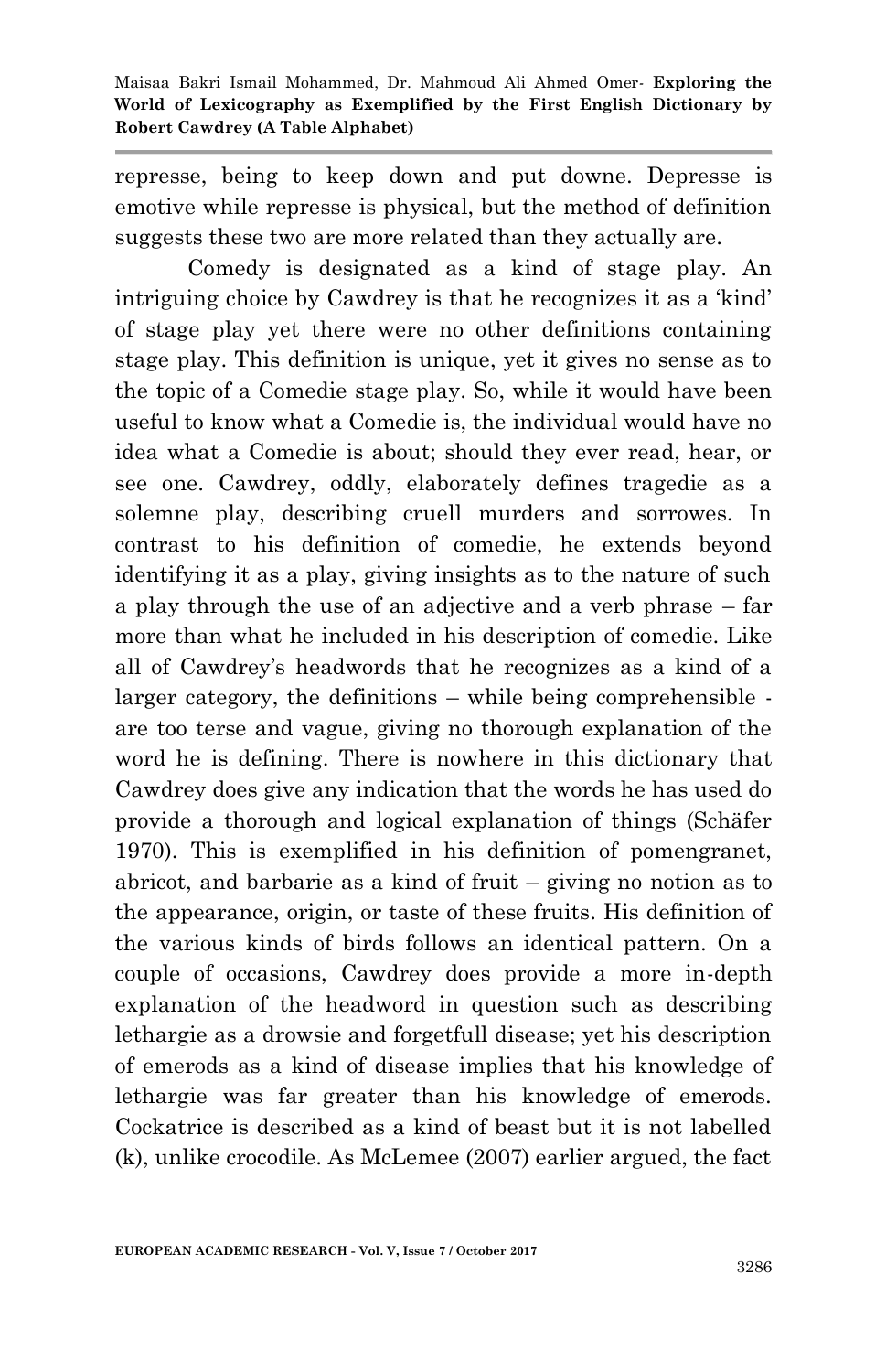that he categorized both crocodile and cockatrice as beasts suggests that Cawdrey had never seen either.

Cawdrey saw great importance in literature – describing it as learning. Rather than perceiving literature as a body of classical writings of a specific period or language as it commonly is now, he perceived it as the manner of teaching; the source of knowledge. Many of the great literary figures were innovators of the English language. Literature was prestigious; educated and sophisticated men knew their literature. Literature tended to act as the referential source of hard words. Education is explained as bringing up which is slightly different to its meaning in contemporary English usage. In modern English, education strongly correlates with learning.

As (McLemee, 2007, P:67) states, Cawdrey's method of writing is that of simple translation and that strongly applies to his definitions of words deriving from the French and Greek languages. Cawdrey described translation as altering, changing, and that is exactly what he did for the most part. Words from the French and Greek were often translated to their English equivalent – though not always translated into plain English words. Looking at (now obsolete) gourmandize, he explains it as deuouring, gluttony, both of which I would consider hard words themselves. It is an unnecessary choice of definition as it would have seemed more appropriate for him to explain gourmandize as excessive eating, as this would presumably compliment his preferred reader"s level of vocabulary. Another example of this is how he defines a prophet as he that prophecieth. Again, it is an intriguing choice bearing in mind that Cawdrey recognizes both prophet and prophecie as hard words. Why he feels the need to use the verb form (prophecieth) to define it is a mystery because the chance of the reader being able to comprehend what prophecieth means would appear to be very slim in light of the fact that prophet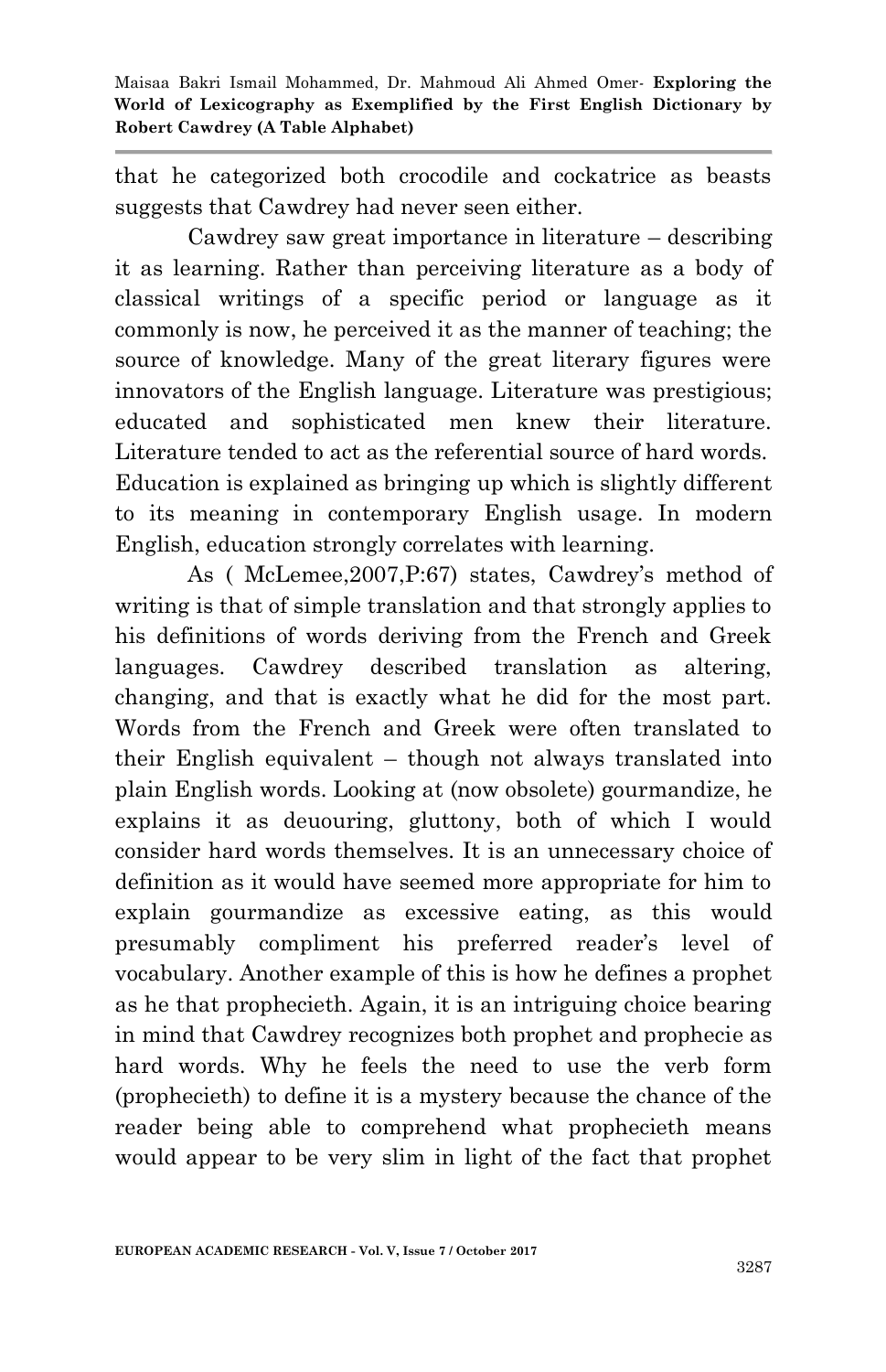and prophecie are interpreted as hard words – so one would expect prophecieth to follow.

Multiple senses of words appear to have been ignored, an example being sex explained as kind. Cawdrey neither properly defines this headword nor lists other senses for it. He bluntly defines it as kind – assumedly referring to a particular kind of gender. It is odd that he fails to mention the other meaning that sex embodies, and that is sexual intercourse. Sex in the 16th century was a kind of taboo word which possibly explains the omission of its verbal sense. However, Cawdrey oddly includes incest as a hard word and he describes this in some detail – one of the longest entries in the dictionary – as unlawful copulation of man and woman within the degrees of kindred, or alliance, forbidden by gods law, whether it be in marriage or otherwise. He further includes sodomitrie as when one man filthylie with another man. If sex was a taboo word, then it's a surprise to see sodomitrie and incest included because I consider them as indexing 'stronger' meanings than what sex embodies. His definitions of incest and sodomitrie are explicit, leaving little room for misinterpretation.

#### **CONCLUSION**

It seems clearly the purpose of Cawdrey's great work is to helpwomen and any other unskillful persons (i.e. people who were unable to read Latin, French, and Greek) definitions by the interpretation of plain English words, so that they could better understand many hard words that they will commonly hear or read. Many of the words that were included in A Table Alphabeticall are still in existence today, but over the last few centuries most of the Latin words have diminished. Some of the words that were included in his dictionary are spelt a bit differently to the words we use today (demaund, temporarie), while a number of foreign words have now become naturalized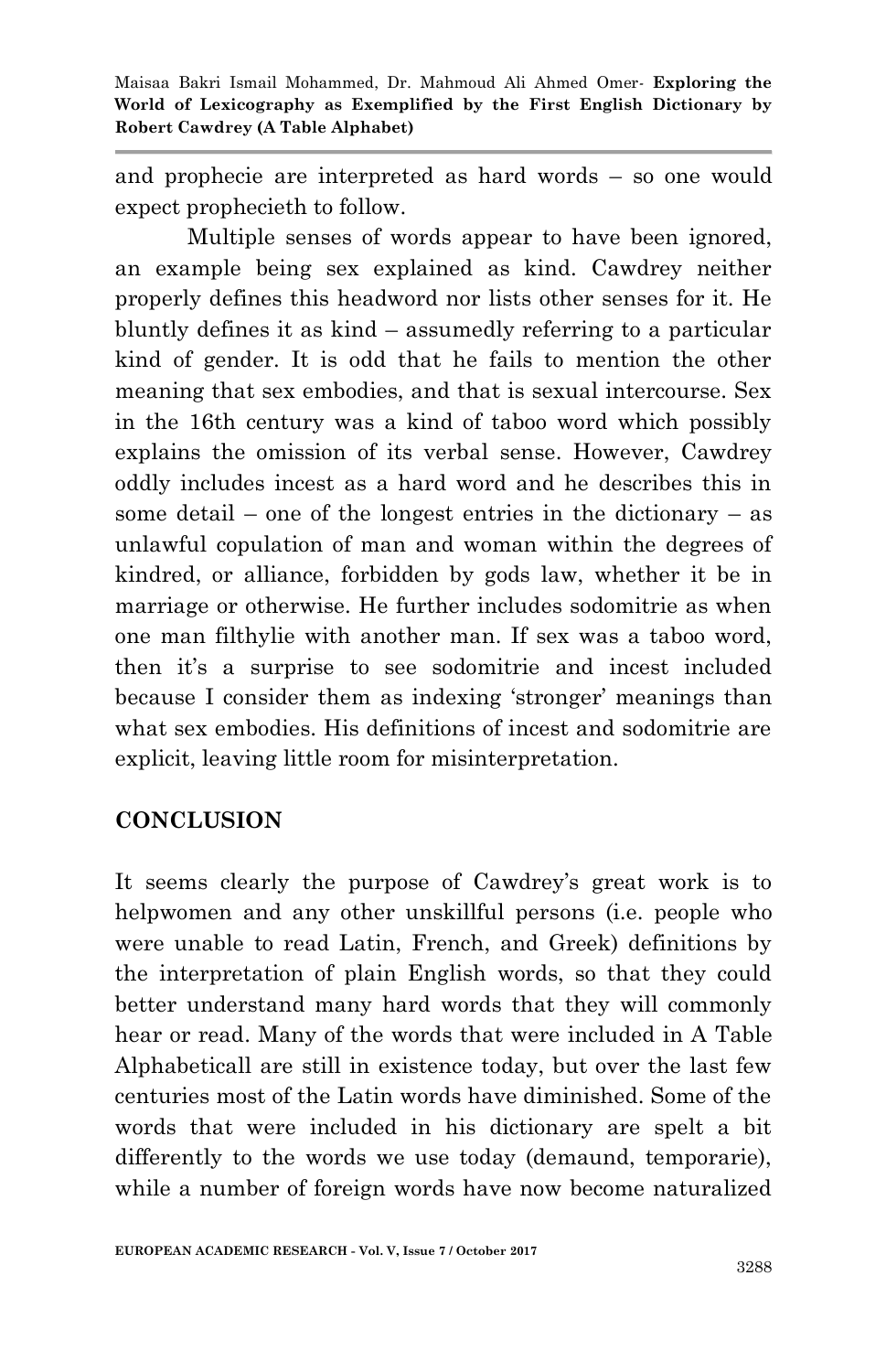into the English language, such as reliefe, defie, and defraude. Cawdrey"s dictionary successfully depicts and defines the salient hard words of Early Modern English and it gives an immeasurable insight into Early Modern English lexicography. A Table Alphabeticall paved the way for a number of post-16th century dictionaries, including the renowned Oxford English Dictionary, which includes so many words at this present time. It is hard to believe that Cawdrey's edition was the format for newer versions. A Table Alphabeticall was a success and it clearly exemplifies the movement in English lexicography from word lists to dictionaries (Siemens , 1994). The simplicity of this book therefore provided great help for those people who wanted to either understand sermons and English written books, or just to learn how to spell the words correctly (Siemens ,1996). He indeed did provide the true orthography of hard English words, providing the authentic spellings of borrowed foreign words. For the most part of the book, Cawdrey provides terse definitions using plain English words.

## **RESULTS:**

Based on the conclusion, the paper finds out the following:

- 1- A Table Alphabeticall paves the way for a number of post-16th century dictionaries, including the renowned Oxford English Dictionary, which includes so many words at this present time.
- 2- The main purpose of A table Alphabeticall is to help women and any other unskillful persons (i.e. people who were unable to read Latin, French, and Greek) definitions by the interpretation of plain English words, so that they could better understand many hard words that they will commonly hear or read.
- 3- The structure of A Table Alphabeticall is quite different from present dictionaries' structure, but it